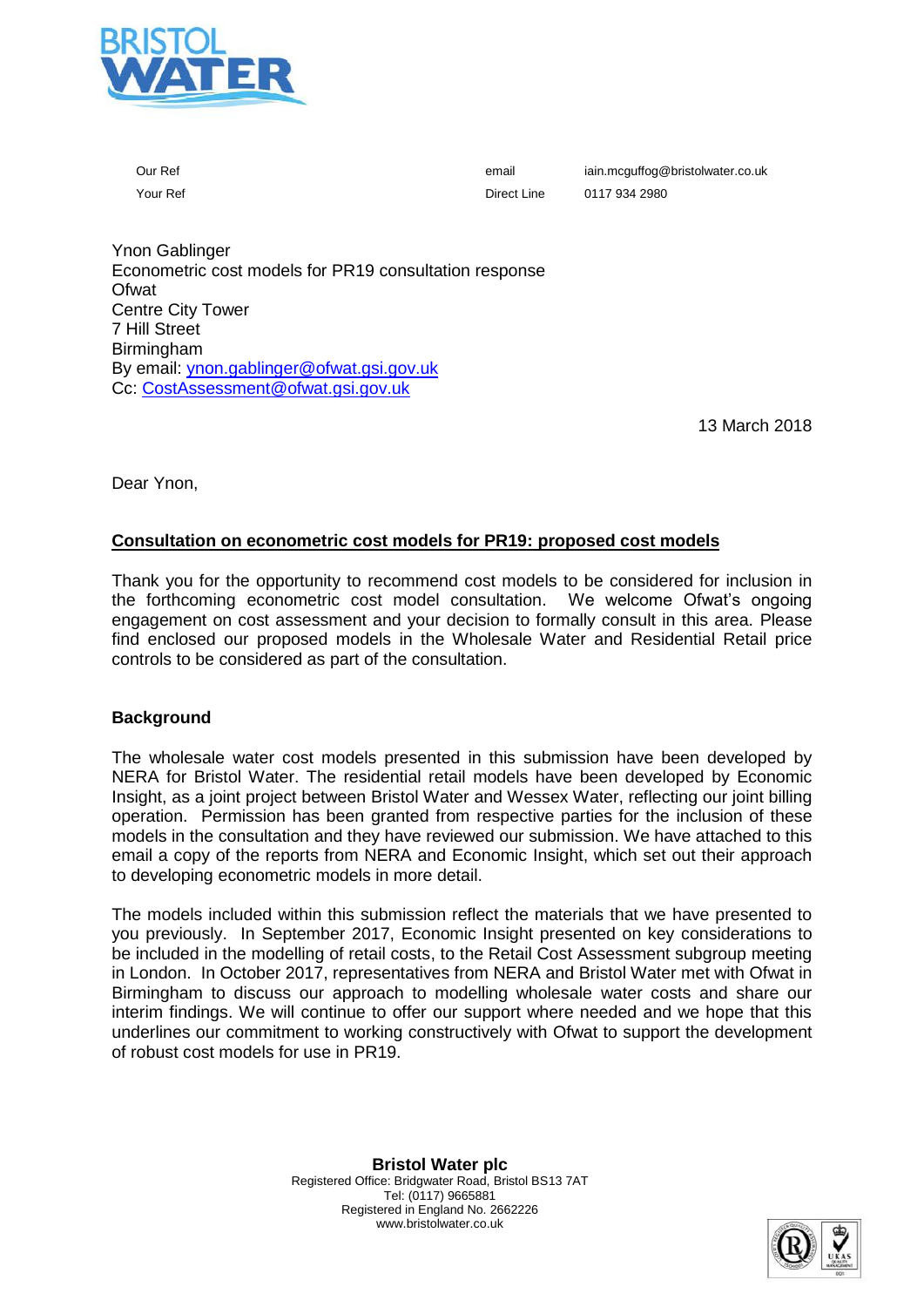### **Approach to identifying wholesale cost models**

We recognise and appreciate that the cost model assessment is an important component of the price review process. An important differentiator in our proposed cost models is the method by which we have selected our cost drivers using Monte Carlo analysis, providing a robust and traceable methodology. With this in mind we would like to recommend that you consider using a Monte Carlo tool to assist in the identification of cost drivers as part of your model development process for PR19. As you may recall from our discussion in October, the NERA wholesale models were developed using Monte Carlo analysis to identify suitable cost drivers and statistically robust models. We believe that this represents an important and innovative approach to modelling which has many advantages over the more traditional, and commonly practiced, general-to-specific approach to cost modelling. In particular, it removes the reliance on judgements to determine which variables to include and exclude from models and therefore represents a more balanced, industry level perspective of what good models could look like. By failing to embrace this approach, the final suite of models may rely on perceptions of what a good model and functional form looks like; we have seen from some of the debate in the model development phase of diametrically opposed views as to what model approach and variables are appropriate. Ultimately, modelling involves these judgements as an outcome, but we can avoid this *a priori* if the more objective and probabilistic Monte Carlo approach to cost driver identification and model development is adopted. We provide further information on this approach for your consideration as an appendix to this letter.

### **Approach to identifying retail cost models**

We recognise for residential retail a smaller pool of relevant cost drivers exists, which has led to a focus on scale, scope and bad debt costs for efficiency analysis. The difference between single and dual service customers is an essential consideration. The work carried out for us by Economic Insight suggests that meter penetration also is a significant cost driver. However, there does not seem to be a significant link to regional wages. Although economic intuition suggests there ought to be a relationship between cost and quality, it is not surprising that the modelling does not demonstrate this for retail costs, as there is a significant cost of poor quality in retail services, including those driven from wholesale service failures. We note that PWC made similar observations in their report to Ofwat on debt management and other retail costs (September 2017).

# **Concluding observations**

Our models cover the full range of water wholesale and retail top down and granular models. Our modelling suggests that top down approaches are likely to remain the most informative, particularly in wholesale water given the significant materiality of water resource and water network plus explanatory factors on water resource and water network plus costs. We have not suggested enhancement expenditure models; as you note, enhancement expenditure is company specific and we anticipate few examples of enhancement expenditure that cannot be modelled as part of botex, or in areas such as metering where unit costs are intuitively appropriate.

We think that your intention to undertake further post-consultation model development and to test the shortlisted models with companies' forthcoming wholesale cost and business plan data is a welcome approach to transparency. During this stage of model development, indicative information on cost adjustment claims will also be available and we believe this could provide a useful further source of information to cross-check the validity and appropriateness of the candidate models for PR19.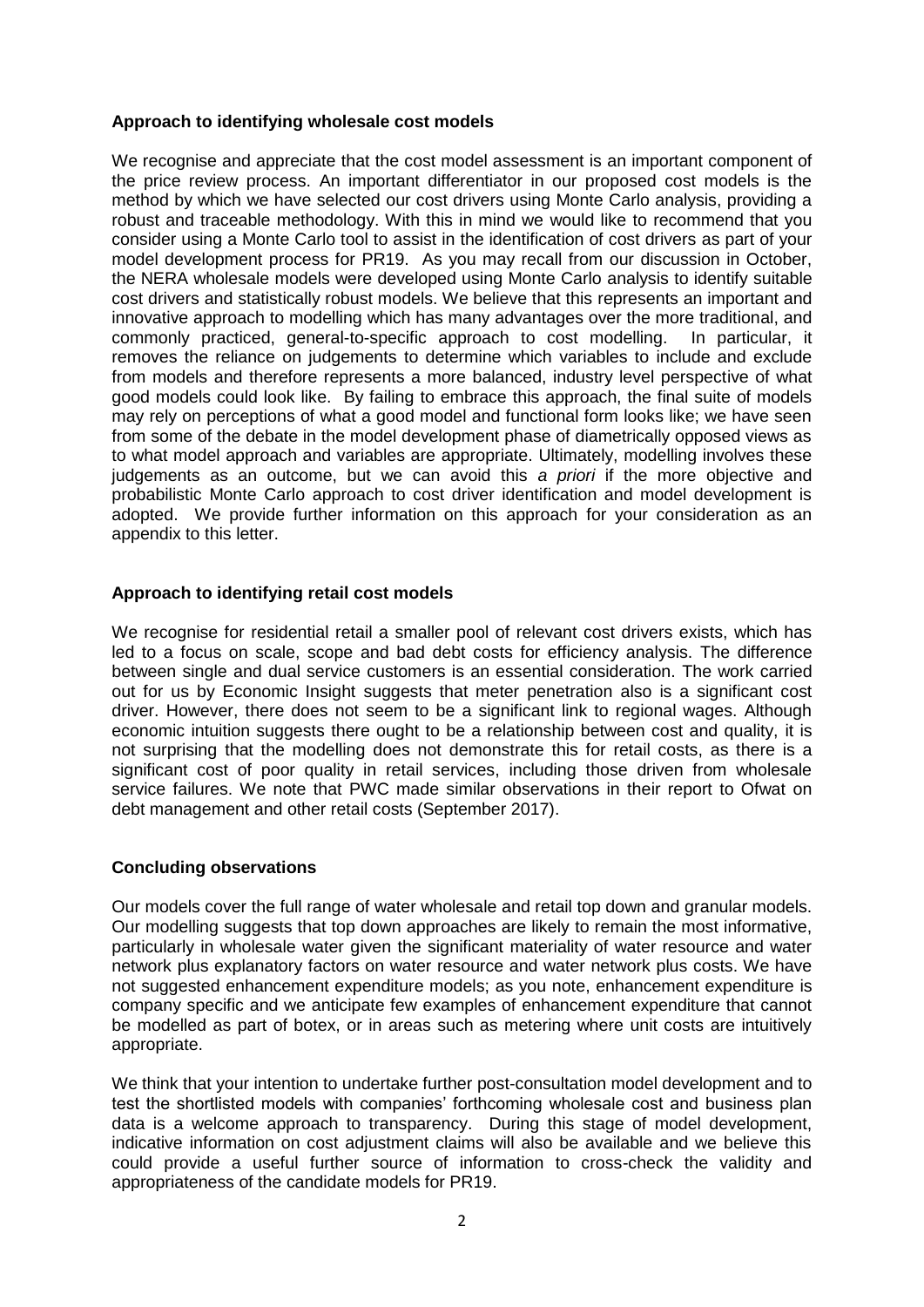We look forward to the publication of the consultation on econometric cost models for PR19 at the end of March. In the meantime, please do not hesitate to let me know if you have any immediate questions or if we can be of further assistance. For transparency, we have published our submission on our website.

Yours sincerely,

Mr

Iain McGuffog Director of Strategy and Regulation

Enc.: BRL – PR19 Cost Model Submission; BRL – Variance Charts Submission; BRL – NERA Wholesale Water Cost Model Report; BRL-WSX - Economic Insight Residential Retail Cost Model Report.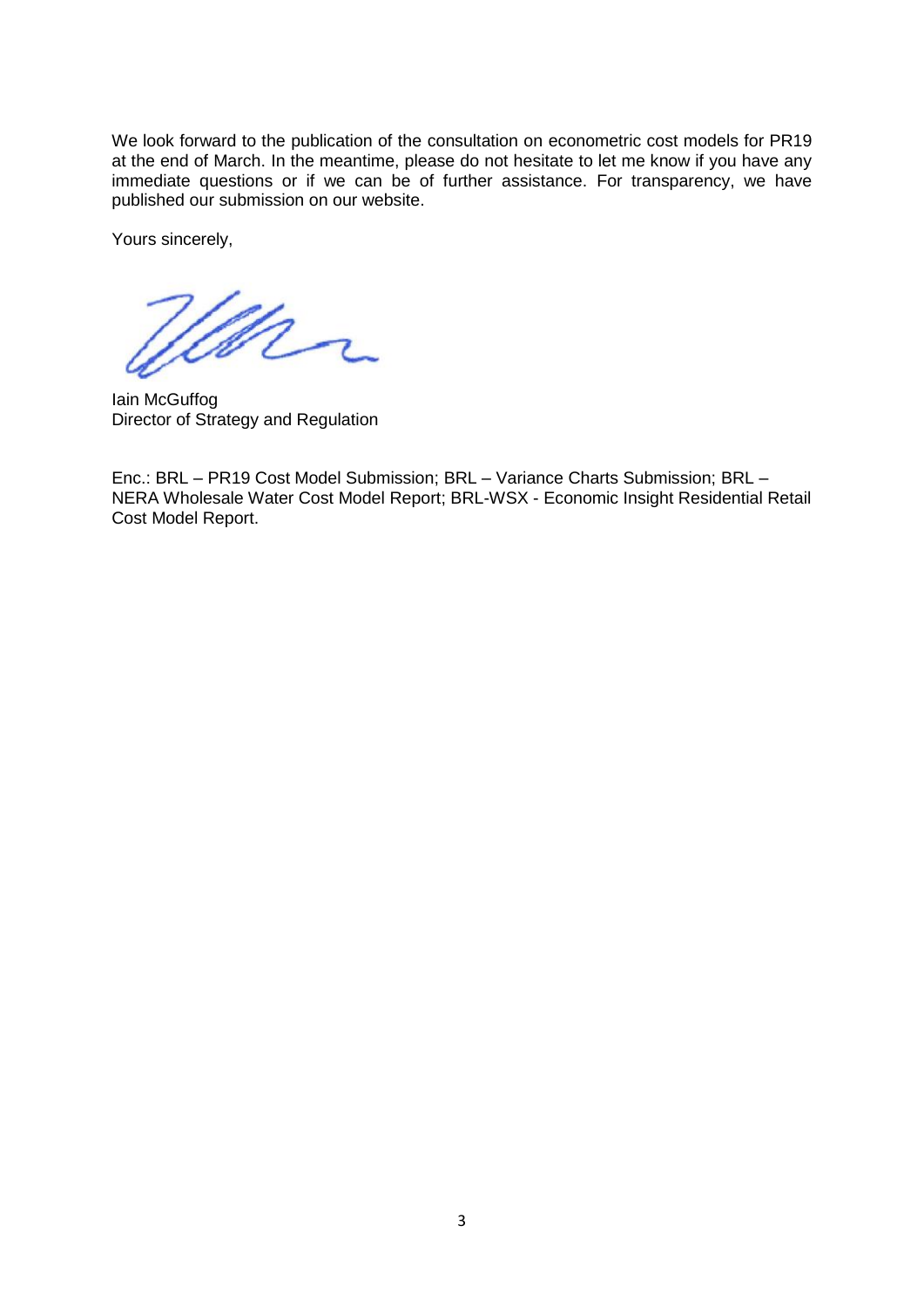# **Appendix – The Monte Carlo approach to Cost Driver Identification**

## **Executive Summary**

Bristol Water has been working with NERA to develop candidate cost models consistent with the developing PR19 regulatory framework. As part of this work, NERA has developed a Monte Carlo analysis to assist in the identification of cost drivers. By adopting this approach NERA has both removed the possibility of bias informing the selection of cost drivers and the need for judgements to be spelled out regarding the decision to include and omit variables in the more traditional general-to-specific approach to modelling. The Monte Carlo approach therefore offers many merits and sets our wholesale cost models apart from those developed under a general-to-specific approach.

This note provides a recommendation for the inclusion of Monte Carlo analysis in Ofwat's model development process for PR19 and sets out the key methodological steps that NERA undertook.

### **Background**

Identifying appropriate cost drivers to accurately capture the costs of a water company's operations is a critical step in the development of robust models. A method for model selection commonly used in econometric modelling is the general-to-specific approach, which involves first including all variables in the model and then dropping variables based on diagnostic tests and statistical significance in an iterative process. This approach however has limitations. The general-to-specific approach requires judgements to be made as to which variables to drop and this can lead to important drivers of companies' costs being excluded from models. Furthermore, where multicollinearity between cost drivers exists (which can often lead to counterintuitive coefficient estimates) the general-to-specific approach provides no guidance to the modeller on which cost driver(s) it is appropriate to omit from the group of closely correlated variables.

Given the above limitations of the general-to-specific approach, the candidate wholesale water cost models presented in this submission have been developed using an alternative, Monte Carlo simulation, method to cost driver identification.

### **The Monte Carlo approach to Cost Driver Identification**

Monte Carlo analysis can be used to help identify a short list of the most important cost drivers that are likely to produce economically and statistically robust models. The set-up for the Monte Carlo analysis involved running of lots of regressions (4000 per value chain element: Water Resources, Network Plus, Aggregate), each with a random selection of cost drivers. Each regression was then assessed based on its respective performance in the following statistical tests:

- Ramsey RESET test should be passed at the 5% significance level;
- Adjusted  $R^2$  of at least 20%; and
- Coefficients should have the expected sign.

From the remaining regressions that passed the above screening criteria, the procedure then involved identifying which of the potentially relevant explanatory variables are most